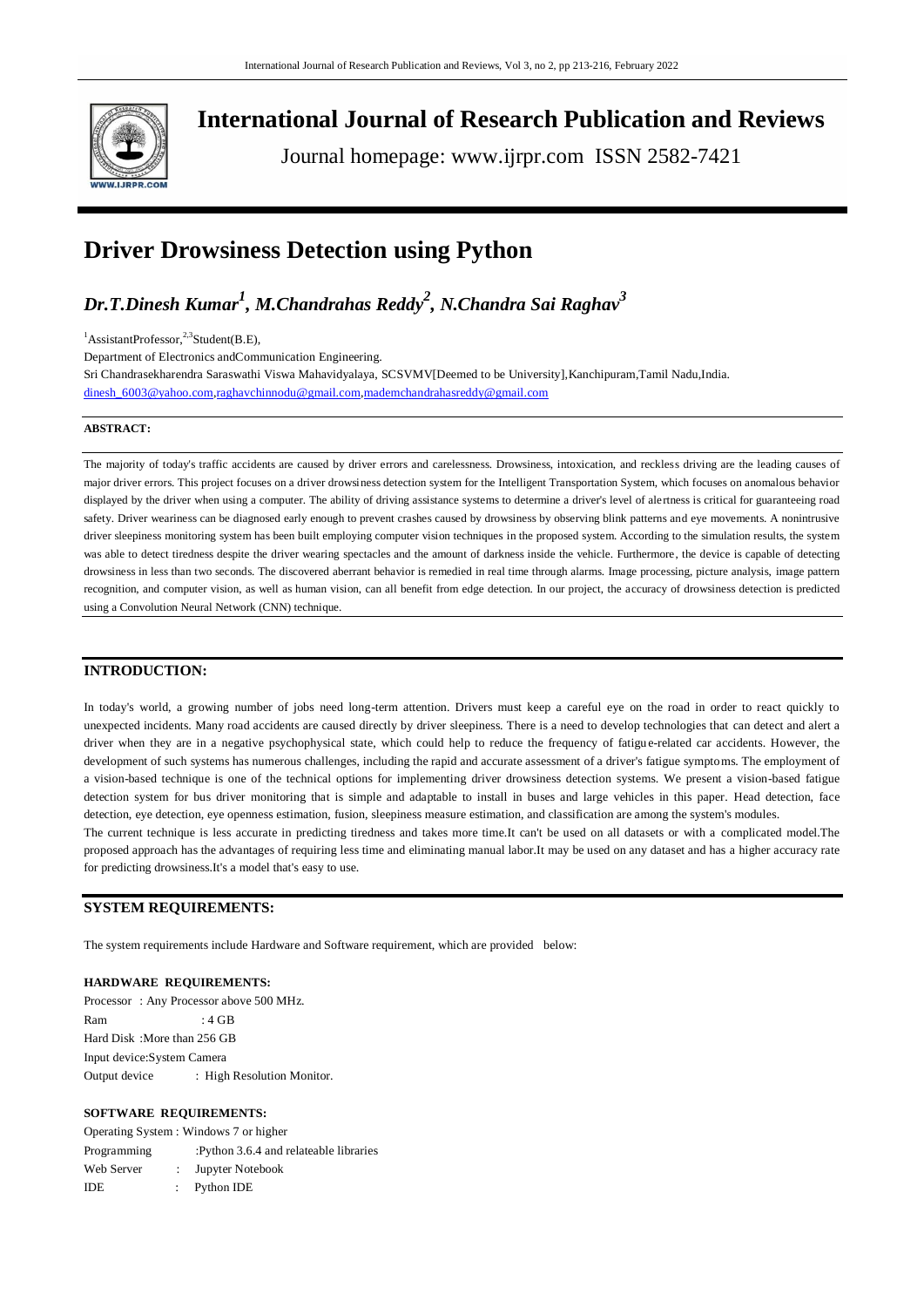# **SYSTEM DESIGN:**

This chapter gives overview of architecture design

#### **Architecture Diagram**



The above figure represents architecture of proposed system, in which all modules of the work are represented. User gives input through camera, can get the signal of Drowsiness Detection.

## **MODULES:**

- 1. Image Acquisition
- 2. Image Preprocessing
- 3. Image Segmentation
- 4. Feature Extraction
- 5. Classification.

#### **1. Image Acquisition**

The process of collecting photographs is known as acquisition. These photographs were obtained from Kaggle.com, an online dataset source.

### **2. Image Preprocessing**

Converting normal images into resize images is part of image preprocessing. Grayscale images are made up of black and white pixels.Grayscale photos help to reduce noise while also neutralizing the background.It also aids in the enhancement of visual brightness. Data augmentation is a method of generating new data that has the advantages of being able to generate more input from less data and avoiding overfitting..

#### **3. Image Segmentation**

Image segmentation divides an image into useful parts.

It separates a digital image into several pieces. The idea is to make the representation more meaningful by simplifying or changing it.It distinguishes between the objects we want to look at more closely and the other objects or their surroundings.It entails segmenting the transformed grayscale images with the K segmentation method

### **4. Feature Extraction**

Feature extraction is the process of extracting or displaying the segmented component of an image in order to facilitate categorization.To distinguish between the photos, features are extracted.Almost all machine vision algorithms involve feature extraction.Feature extraction and representation strategies all have the same goal: to turn segmented objects into representations that better characterize their major characteristics and properties.The contour of the twins' facial spots is extracted here..

#### **5. Classification**

The concept of a classification algorithm is used here. The classification in the final module will be done using Tensor Flow and Machine Learning algorithms.Tensor Flow is an open source numerical computing package for Matlab that makes machine learning faster and easier. Developers can use Tensor Flow to design dataflow graphs, which are structures that explain how data flows across a graph or a set of processing nodes.Each node in the graph symbolizes a mathematical process, and each node-to-node connection or edge is a tensor, or multidimensional data array..

# **LITERATURE SURVEY:**

#### **Real-Time Drowsiness Detection Algorithm for Driver State Monitoring Systems Jang Woon Baek, Byung-Gil Han IEEE 2020.**

we proposes a novel drowsiness detection algorithm using a camera near the dashboard. The proposed algorithm detects the driver's face in the image and estimates the landmarks in the face region. In order to detect the face, the proposed algorithm uses an AdaBoost classifier based on the Modified Census Transform features. And the proposed algorithm uses regressing Local Binary Features for face landmark detection.

 **Driver Drowsiness Detection based on Multimodal using Fusion of Visual-feature and Bio-signal Hyung-Tak Choi, Moon-Ki Back IEEE 2020.**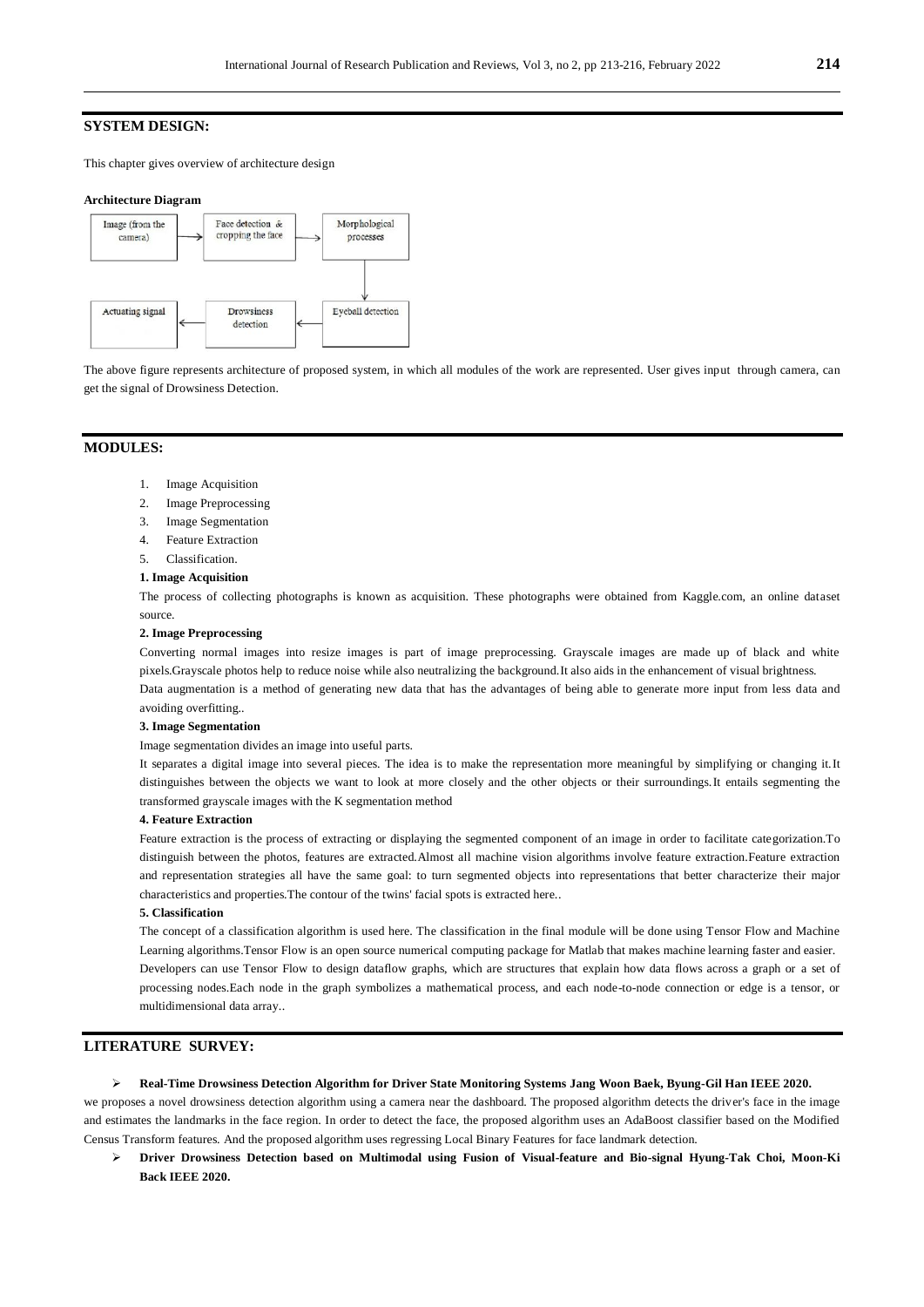In this study, we propose a system based on Multimodal Deep Learning that recognizes both visual and physiological changes in drowsiness. Because using different kind of data, heterogeneity problem arise. So in order to eliminate heterogeneity between data, using generative model to representation. Since drowsiness is a change that occurs with time, we use a deep learning network consisting of Long Short-Term Memory (LSTM) to classify the driver's condition.

#### **Driver Drowsiness Detection System Based on Visual Features Fouzia, R. Roopalakshmi IEEE 2020.**

The proposed framework, continuously analyzes the eye movement of the driver and alerts the driver by activating the vibrator when he/she is drowsy. When the eyes are detected closed for too long time, a vibrator signal is generated to warn the driver. The experimental results of the proposed system, which is implemented on Open CV and Raspberry Pi environment with a single camera view, illustrate the good performance of the system in terms of accurate drowsiness detection results and thereby reduces the road accidents.

## **Smartwatch-Based Wearable EEG System for Driver Drowsiness Detection [Gang Li](https://ieeexplore.ieee.org/author/37085727914) ; [Boon-Leng](https://ieeexplore.ieee.org/author/37085538186) [Lee](https://ieeexplore.ieee.org/author/37085538186) ; [Wan-Young Chung](https://ieeexplore.ieee.org/author/37292715800) IEEE 2020.**

This paper proposes a support vector machine-based posterior probabilistic model (SVMPPM) for DDD, aimed at transforming the drowsiness level to any value of 0~1 instead of discrete labels. A fully wearable EEG system which consists of a Bluetooth-enabled EEG headband and a commercial smartwatch was used to evaluate the proposed model in a real-time way. Twenty subjects who participated in a 1-h monotonous driving simulation experiment were used to develop this model with fifteen subjects for a building model and five subjects for a testing model.

# **Driver Behavior Analysis for Safe Driving: A Survey [Sinan](https://ieeexplore.ieee.org/author/37085727160) [Kaplan](https://ieeexplore.ieee.org/author/37085727160) ; [MehmetAmacGuvensan](https://ieeexplore.ieee.org/author/38193545600) [;](https://ieeexplore.ieee.org/author/38193545600) [Ali GokhanY](https://ieeexplore.ieee.org/author/38196224200)avuz [;](https://ieeexplore.ieee.org/author/38196224200) [YasinKaralurt](https://ieeexplore.ieee.org/author/37085732286) IEEE 2020.**

This paper discusses and provides a comprehensive insight into the well-established techniques for driver inattention monitoring and introduces the use of most recent and futuristic solutions exploiting mobile technologies such as smartphones and wearable devices. Then, a proposal is made for the active of such systems into car-to-car communication to support vehicular ad hoc network's (VANET's) primary aim of safe driving. We call this approach the dissemination of driver behavior via C2C communication. Throughout this paper, the most remarkable studies of the last five years were examined thoroughly in order to reveal the recent driver monitoring techniques and demonstrate the basic pros and cons.

# **PROPOSED SYSTEM:**

#### **Convolution Neural Network:**

Convolutional neural networks (CNNs, or ConvNets) are a type of deep neural network used to analyze visual imagery in deep learning. Because of its shared-weights architecture and translationinvariance qualities, they are also known as shift invariant or space invariant artificial neural networks



lependent variables from independent variables. Split the dataset into train set